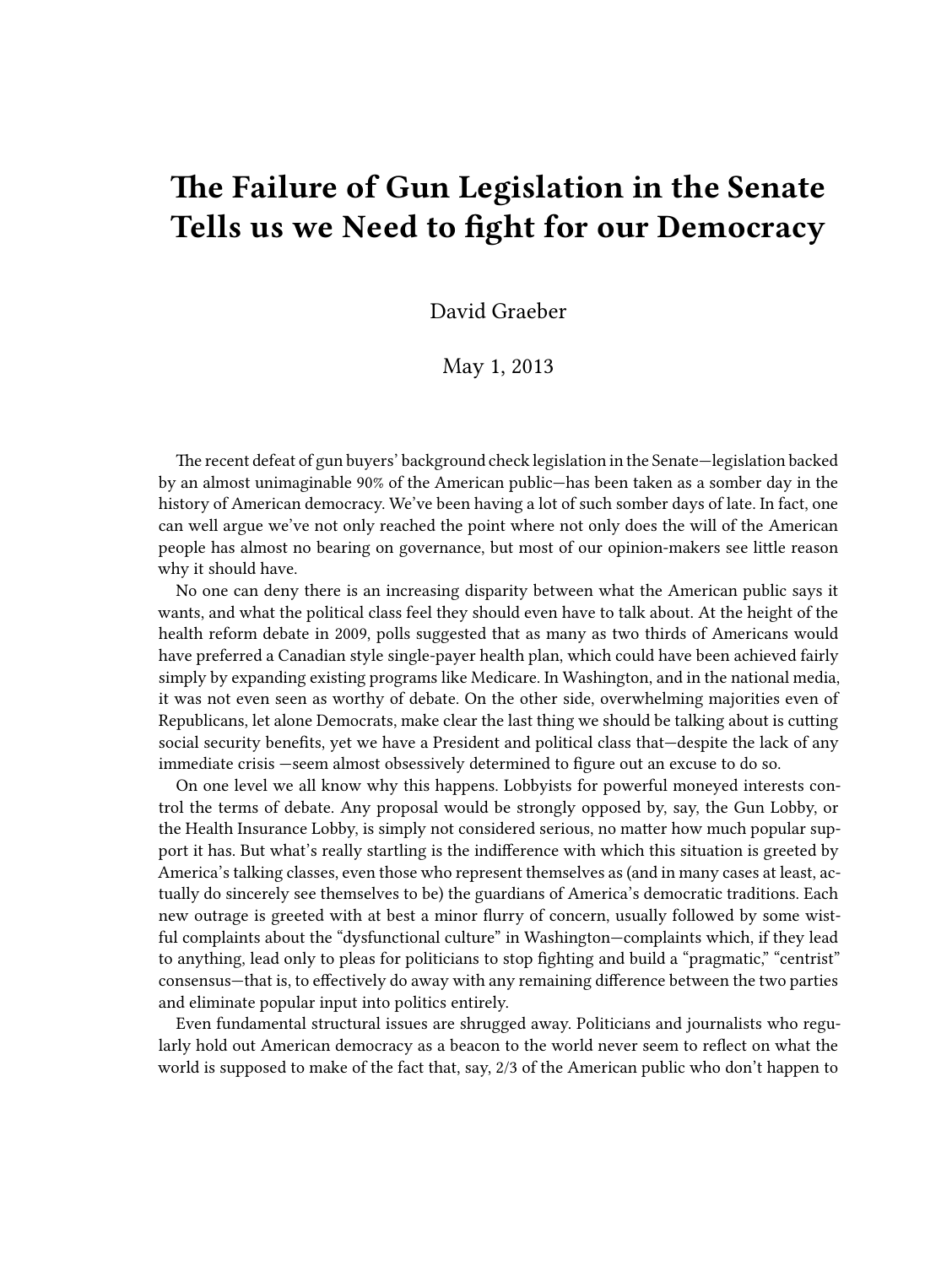live in swing states effectively have no say in who gets to be the President, or that we can have House elections, as we did in 2012, where a majority of voters can choose candidates from one party and watch the other party win the election anyway.

One can only conclude that for most of our official opinion-makers, the word "democracy" no longer has anything, really, to do with popular will. It refers to a structure of authority. "Democracy" for them means that elaborate architecture of checks and balances created by the Framers of the Constitution, the fact that elections, appointments, congressional votes and judicial and executive decisions take place according to established laws, bylaws, traditions, and procedures. It means following the rules laid down by the Founding Fathers and their later, duly authorized, interpreters. Hence in the event of a crisis, the press feels that it's first loyalty is not to what the public wants, or even really to the facts, but above all, to maintaining public faith in the legitimacy of what they consider "democratic institutions." This came out very clearly during the dispute over the Bush-Gore election of 2000. No one contested that Gore was the choice of the majority of American voters. It was not at all clear that Bush was the choice of the majority of Florida voters (and as it later turned out, he was not.) But after a Supreme Court decision in which a majority of justices barely disguised the fact that they were intervening to stop the ballot-counting on the basis of their own personal political preferences, the media instantly declared the issue over—many openly admitting that they felt pointing out that the Court had effectively engaged in a judicial coup would be irresponsible, since it would undermine popular faith in the integrity of "democratic institutions."

 $II^{\cdot}$ 

## DEMOCRACY WAS NEVER A GIFT: WE TOOK IT

All nations, all societies, have their founding myths. Back in the  $18^{\text{th}}$  century, Enlightenment thinkers tended to assume that nations were originally created by great lawgivers, men like Solon or Lycurgus, who created their constitutions, and thus, that the "spirit of the laws" shaped what kind of people their inhabitants were ultimately to become. John Adams, James Madison, and Thomas Jefferson were raised on such ideas. It seems unlikely that there's anywhere this really happened. But here in the United States, they tried to put theory into practice; and so we still insist that "democracy" was something given us by great lawgivers, that we are "a nation of laws and not of men," and that this institutional structure has been the basis of our democratic spirit, and our rights and freedoms, ever since.

But there's a basic problem here. Nowhere in the Declaration of Independence or Constitution does it say anything about the United States being a democracy. In fact, men like Adams, Madison, and even Jefferson were staunchly opposed to democracy, which they defined as "the powers of government exercised by the people"—whether directly through popular assemblies, or by extension, through the direct election of representatives closely bound to the popular will. Most were also quite explicit about their reasons. How could we possibly have majority rule, wrote John Adams, in a country where only one or two million people own any significant amount of property, and 9 million do not? It could only led to the cancellation of debts and expropriation of the wealthy. One need only glance at the opening remarks of the Constitutional Convention of 1789, delivered by George Washington protégé Edmund Randolph, then Governor of Virginia, to get a sense of why they felt that system of checks and balances needed to be created:

Our chief danger arises from the democratic parts of our constitutions. It is a maxim which I hold incontrovertible, that the powers of government exercised by the people swallows up the other branches. None of the constitutions have provided sufficient checks against the democracy.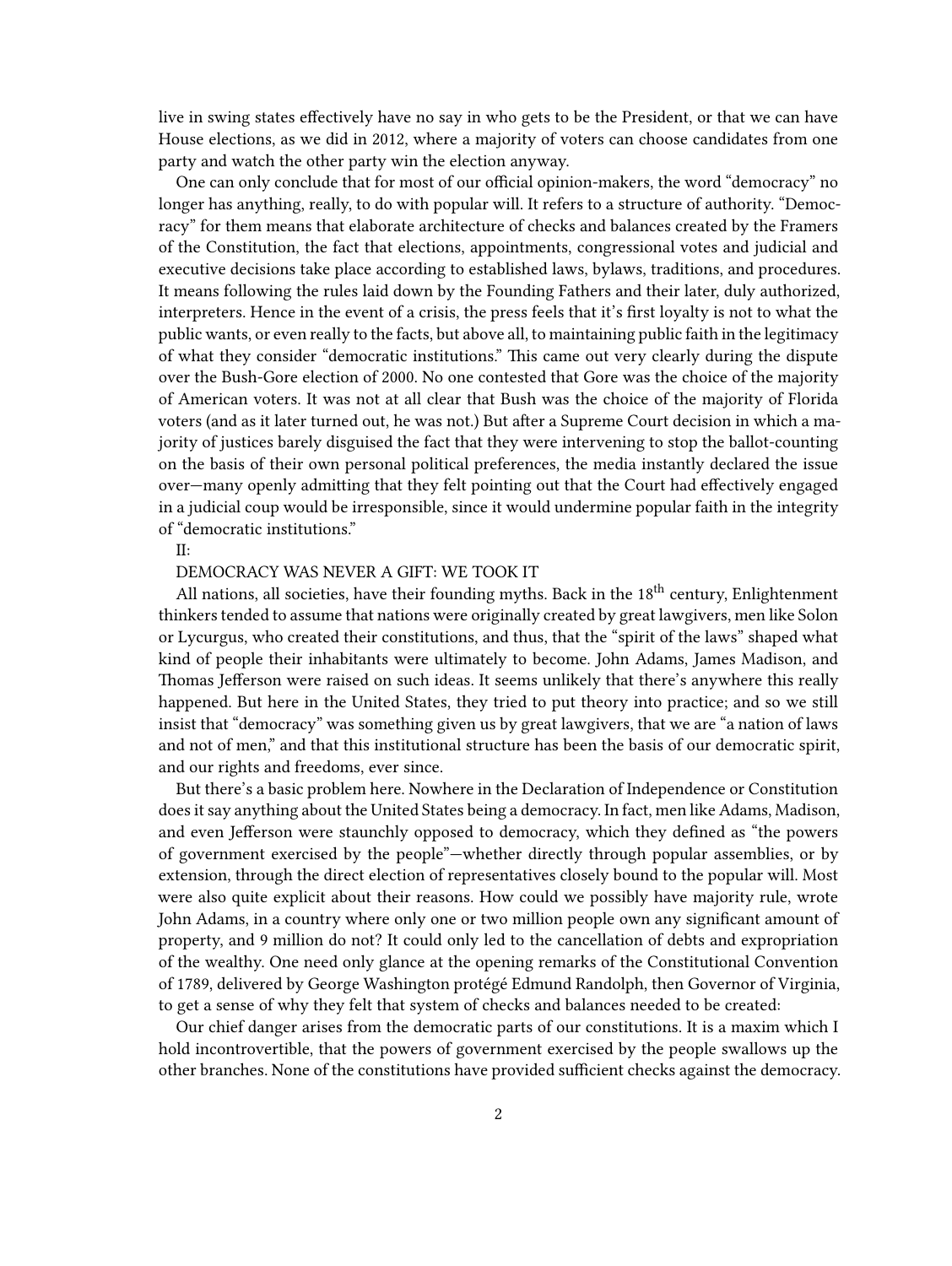The feeble Senate of Virginia is a phantom. Maryland has a more powerful senate, but the late distractions in that State, have discovered that it is not powerful enough. The check established in the constitution of New York and Massachusetts is yet a stronger barrier against democracy, but they all seem insufficient.

Instead of the democracy of ancient Athens, the new state was to be a Republic, modeled on Rome, which, the founders (being good classical scholars) argued had the perfect balance between monarchy (the President was to be an elected monarch), the oligarchic (the Senate, which was to be composed of wealthy landholders), and a Congress with carefully limited democratic powers—largely, on the principle of "no taxation without representation" to handle finance. True power, they argued, would be held by a "natural aristocracy" of educated lawyers, drawn from the propertied classes, with the wealth and leisure to separate themselves from the battling interests of the masses and think about the greater good.

At that time, in fact, the word "democracy" was used—by politicians, at least—largely as a term of abuse, in fact almost interchangeably with "anarchy" or "mob rule." A few radicals did sometimes call themselves "democrats," but mainly for shock value, in much the same later radicals would call themselves "anarchists" or "queers." But over time more and more did. By the 1830s, Andrew Jackson started calling himself a "democrat" when running for office, and won, and before the decade was out, everyone was using the term. The Republican structure that was created to prevent what Washington once called "the horrors of democracy" was itself relabeled "democracy" and we have been calling the system that ever since.

\*

The obvious question is: Why did a one-time term of abuse like "democracy" had such appeal to American farmers and mechanics that eventually, even politicians eventually had to start using it? And what did it mean to them? The entire story has yet to be told. But clearly, it had something to do with that "democratic spirit" later celebrated by Tocqueville and Whitman, an ideal of individual equality, freedom, and at least the aspiration for forms popular self-governance that was rarely fully realized, or even, completely articulated. It was the driving force behind the revolution itself, with its great popular assemblies and mobilizations, and it led to an endless series of popular movements—in the early days of the republic, even outright uprisings—that frequently forced the political classes' hand.

Insofar as we have democratic elements in our system—and these do exist—they can almost invariably be traced to here. Normally, when we think of the Constitution as the embodiment of democratic freedoms, we think above all of the Bill of Rights. But the framers never had any intention of placing such a list in the text of the constitution; it was just that, faced with the simultaneous mobilization of anti-Federalist politicians and radicals demanding debt relief, they were finally realized they would never be able to ratify the document without it. Rights to freedom of the press, speech, and assembly were won through those very means (with a fear of outright insurrection lingering in the background.) At the time, it's pretty clear probably a majority of those that signed the document didn't have the slightest intention of honoring those commitments (nine years later, most of the same men signed the Alien & Sedition Acts of 1798, rendering "false, scandalous and malicious" criticisms of the new government punishable by law), but gradually, popular embrace of those principles forced the politicians to act as they were the very basis of the American ideal.

The story was to repeat time after time, every time democratic freedoms expanded: whether with the expansion of the franchise, suffrage, abolition, civil rights… None were granted by the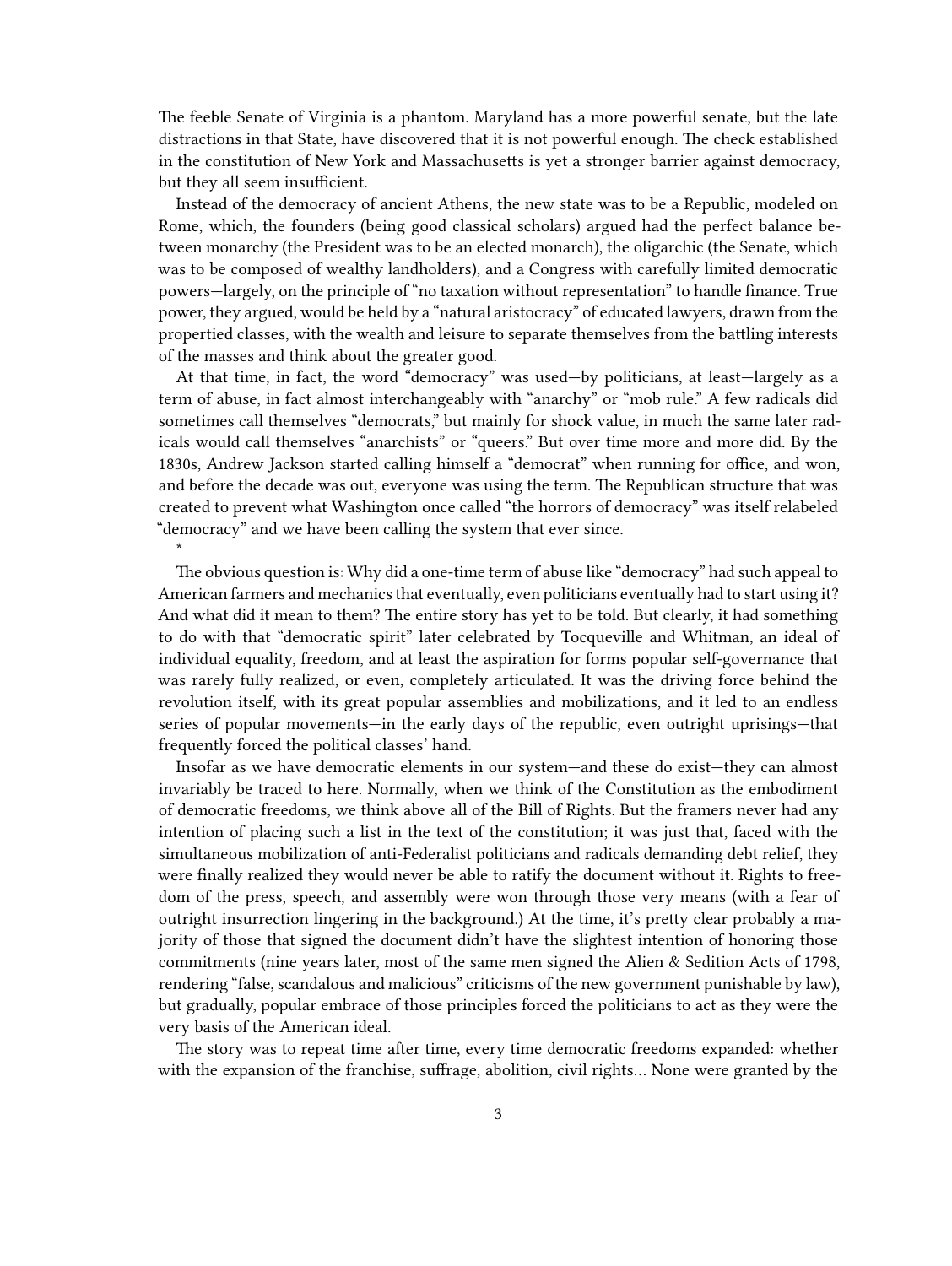benevolence of law-givers. They were won, usually against fierce opposition from the political establishment, usually beginning with the vision of stubborn groups of idealists acting in conscious defiance of the law (the phrase "civil disobedience," after all, was first coined in America), gradually winning broad popular support or moral consensus and finally forcing the politicians, however reluctantly, to incorporate those new moral understandings into the constitutional order—at least to some extent.

For most of American history, one could make a case that as a result, even if democracy remained an aspiration, there was a broad movement in its direction. The beginnings of the Cold War marked a major push-back in the other direction and after the '60s, progress basically ground to a halt.

III:

THE CURSE OF THE PROFESSIONAL-MANAGERIAL CLASS

President Obama likes to evoke the language and gestures of popular mobilization. But it's all hollow theater. In reality, the very fact that he can do so marks the completion of the work begun by Clinton of purging the Democratic Party from any remaining remnants of movement politics: the languages and gestures have now been so thoroughly severed from the movement politics that first created them, that they can simply be deployed as a marketing tool. Meanwhile, his style of government is almost completely technocratic, with politics, insofar as it appears at all in non-election years, reduced to closed-door negotiations between powerful interest groups. The battles over health care is the perfect illustration. There were no appeals to lofty principles, no grassroots mobilization; in fact, the only broad popular mobilization was by the other side. In fact, this seems to be a regular pattern now. It is the Right who still speak of matters of absolute principle, or who encourage their supporters to take to the streets.

I don't think this is simply a matter of changing attitudes. It represents a change in the social base of the Democratic party. At this point, both parties really just represent different fractions of the 1%; Wall Street funds both, but where the Republicans are supported largely by business, especially the extractive industries, the Democratic Party has become that of the upper echelons of the professional and managerial classes: of university administrators, museum board directors, doctors, lawyers, designers and marketing consultants. Their sensibilities are profoundly anti-democratic. Most assume ordinary Americans are not particularly bright, and that matters of governance are best left to professionals such as themselves. But they are obsessed with form. Rules, procedures, etiquette, respect for institutional norms, and the maintenance of at least the external show of civility, are everything to such people; divisive ("unprofessional") behavior anathema even if it gets results. That too came through quite clearly in the battle over health care reform. Again and again we heard politicians like Obama declaring that what Americans really want was a change in the "divisive climate" in Washington—as if what was really important to the average working class single mother of two, desperate to ensure her children have access to regular medical check-ups, is whether politicians in Washington are being nice to one another. Only to someone who spent their entire careers surrounded by elite professionals would be blind to the obvious: that most humans in such a situation would not have cared less if Obama had personally kneecapped Joe Lieberman and couple Republican senators to boot, if it had meant even a 40% cut to their deductible. Hence widespread working class disgust at those who woo their votes on economic grounds. At least Republicans are goal-oriented—even if the goals are not their own.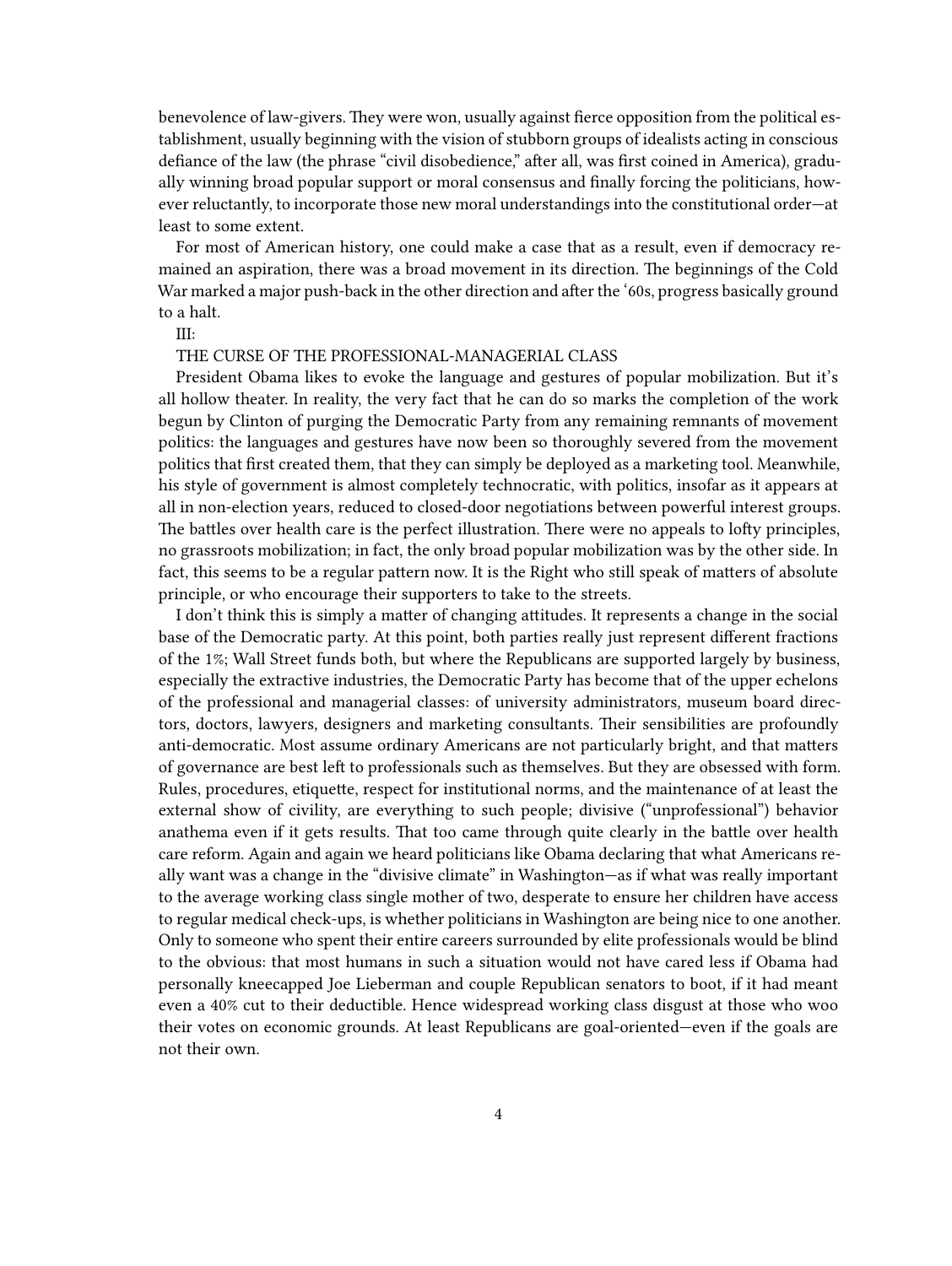Such sensibilities dominate the media, as well, if for no other reason than that journalists are themselves highly paid professionals. Thus while the content of US News might be skewed sharply Republican (Republican talking heads are twice as likely to be interviewed on CNN than Democrats), its forms and sensibilities are those of the procedure-obsessed center-left. In such a world, it makes perfect sense to see "democracy" as the gift of enlightened lawyers, popular participation as problematic or unimportant, and almost any form of corruption as acceptable if worked out through proper legal channels: which is why it has been possible to turn the US political system into one of institutionalized bribery by simply relabeling bribes as "fund-raising" and "lobbying" and then making most of them formally legal, without significant complaint. Similarly it makes it possible to suppress attempts to create old-style social movements objecting to such corruption using militarized force with barely a peep from the liberal establishment. After all, such people aren't playing by the rules.

Most Americans are cut out of the system entirely. The fact that their views on policy issues have been rendered largely irrelevant is just the tip of the iceberg. Many are becoming increasingly alienated from even the most basic institutions of society. If being middle-class means above all having a sense that the institutional structure which frames one's existence —the government, schools, police, even financial industry—are, or at least ought to be, there for one's benefit, then it's hardly surprising that, for the first time in living memory, a majority of Americans are telling pollsters that they no longer consider themselves middle class. But it leaves the honest observer wondering in what sense, precisely, the United States can still be called a democratic society.